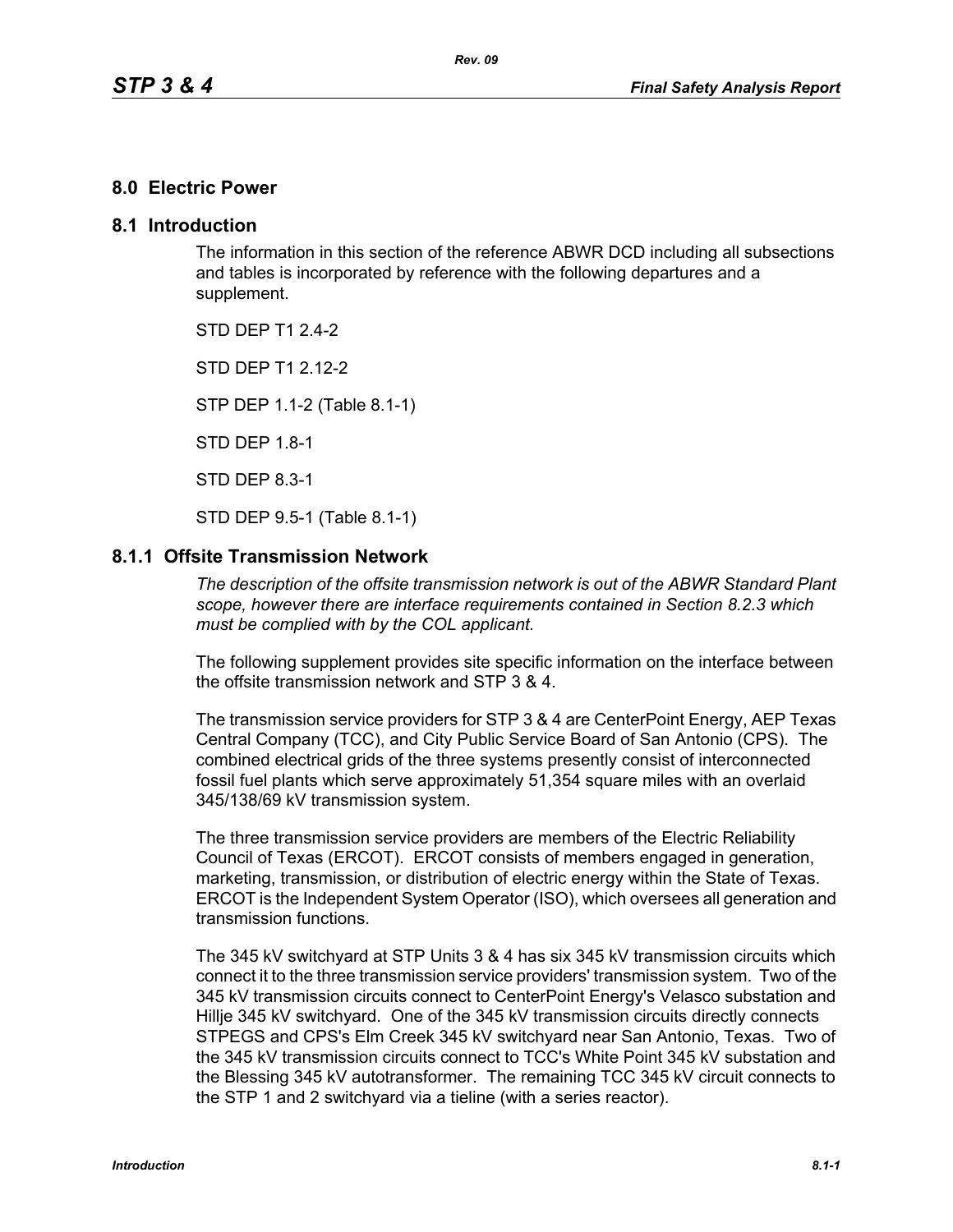# **8.1.2 Electric Power Distribution System**

### **8.1.2.0 Definitions**

STD DEP 1.8-1

*Safety-related—Any Class 1E power or protection system device included in the scope of IEEE-*279 603 *or IEEE-308. (This term is explicitly defined in IEEE-100, though not in IEEE-308.) Note that "safety-related" includes both electrical and nonelectrical equipment, whereas "Class 1E" pertains only to electrical equipment (i.e., any equipment which has an electrical interface).*

## **8.1.2.1 Description of Offsite Electrical Power System**

STD DEP 8.3-1

*The scope of the offsite electrical power system includes the entire offsite transmission network and the transmission lines coming into the switchyards to the termination of the bus duct and power cables at the input terminals of the circuit breakers for the 6.9 kV* medium voltage *switchgear. The COL applicant has design responsibility for portions of the offsite power system. The scope split is as defined in the detailed description of the offsite power system in Subsection 8.2.1.1.*

*The 1500 MVA main power transformer is a bank of three single phase transformers. One single phase installed spare transformer is provided.*

*One, three-winding 37.5 MV ·A unit reserve auxiliary transformer (RAT) provides power via one secondary winding for the Class 1E buses as an alternate to the "Normal Preferred" power. The other secondary winding supplies reserve power to the non-Class 1E buses. This is truly a reserve transformer because unit startup is accomplished from the normal preferred power, which is backfed from the offsite transmission network over the main power circuit to the unit auxiliary transformers. The two low voltage windings of the reserve transformer are rated 18.75 MV-A each.*

There are two (2) three winding reserve auxiliary transformers (RATs), each with one 13.8 kV and one 4.16 kV secondary winding that provide alternate preferred power to connected loads.

*A 9mW* minimum of 20 MW *combustion turbine generator is provided as an alternate AC power source. The unit is capable of providing power to non-Class 1E plant investment protection buses and Class 1E buses. The combustion turbine generator is non-safety-related.*

## **8.1.2.2 Description of Onsite AC Power Distribution System**

STD DEP 8.3-1

*Three non-Class 1E buses and one Class 1E division receive power from the single unit auxiliary transformer assigned to each load group. Load groups A, B and C line up with Divisions I, II and III, respectively. One winding of the reserve auxiliary transformer may be utilized to supply reserve power to the non-Class 1E buses either directly or*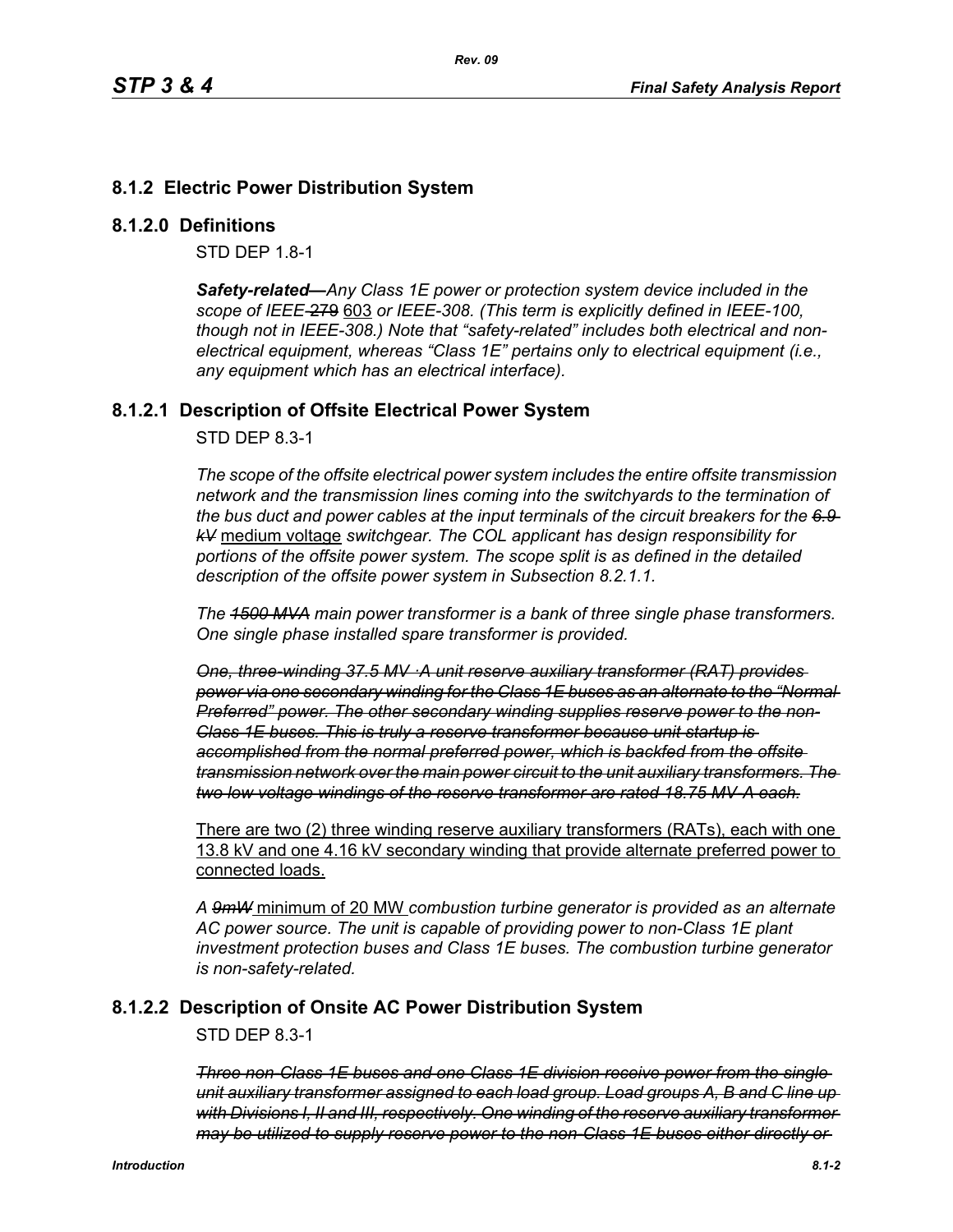*indirectly through bus tie breakers. The three Class 1E buses may be supplied power from the other winding of the reserve auxiliary transformer.*

Unit auxiliary transformers (UATs) A & B each provide power to three non-Class 1E buses and one Class 1E bus. UAT C provides power to one non-Class 1E bus and one Class 1E bus. The 13.8 kV reserve auxiliary transformer (RAT) windings can be used to supply reserve power to non-Class 1E power generation buses. The 4.16 kV RAT windings can be used to supply reserve power to the plant investment protection (PIP) buses and also to the three (3) Class 1E buses.

*In general, motors larger than 300 kW are supplied from the 6.9 kV* medium voltage *metal-clad (M/C) bus. Motors 300 kW or smaller but larger than 100 kW are supplied power from 480V power center (P/C) switchgear. Motors 100 kW or smaller are supplied power from 480V motor control centers (MCC). The 6.9 kV* medium voltage *and 480V single line diagrams are shown in Figure 8.3-1.*

*During normal plant operation all of the non-Class 1E buses and two of the Class 1E*  buses are supplied with power from the main turbine generator through the unit *auxiliary transformers. The remaining Class 1E bus is supplied from the* a *reserve auxiliary transformer* (RAT)*. This division is immediately available, without a bus transfer, if the normal preferred power is lost to the other two divisions.*

*The Division I, II, and III standby AC power supplies consist of an independent 6.9* 4.16 *kV Class 1E diesel generator (D/G), one for each division. Each D/G may be connected to its respective 6.9* 4.16 *kV Class 1E switchgear bus through a circuit breaker located in the switchgear.*

*The plant 480 VAC power system distributes sufficient power for normal auxiliary and Class 1E 480 volt plant loads. All Class 1E elements of the 480V power distribution system are supplied via the 6.9* 4.16 *kV Class 1E switchgear and, therefore, are capable of being fed by the normal preferred, alternate preferred, standby diesel generator, or combustion turbine generator power supplies.*

STD DEP T1 2.12-2

*The Class 1E 120 VAC instrument power system, Figure 8.3-2, provides for Class 1E plant controls and instrumentation. The system is separated into Divisions I, II, and III,* and IV *with distribution panels and local control panels fed from their respective divisional sources*, except Division IV is fed from the Division II source.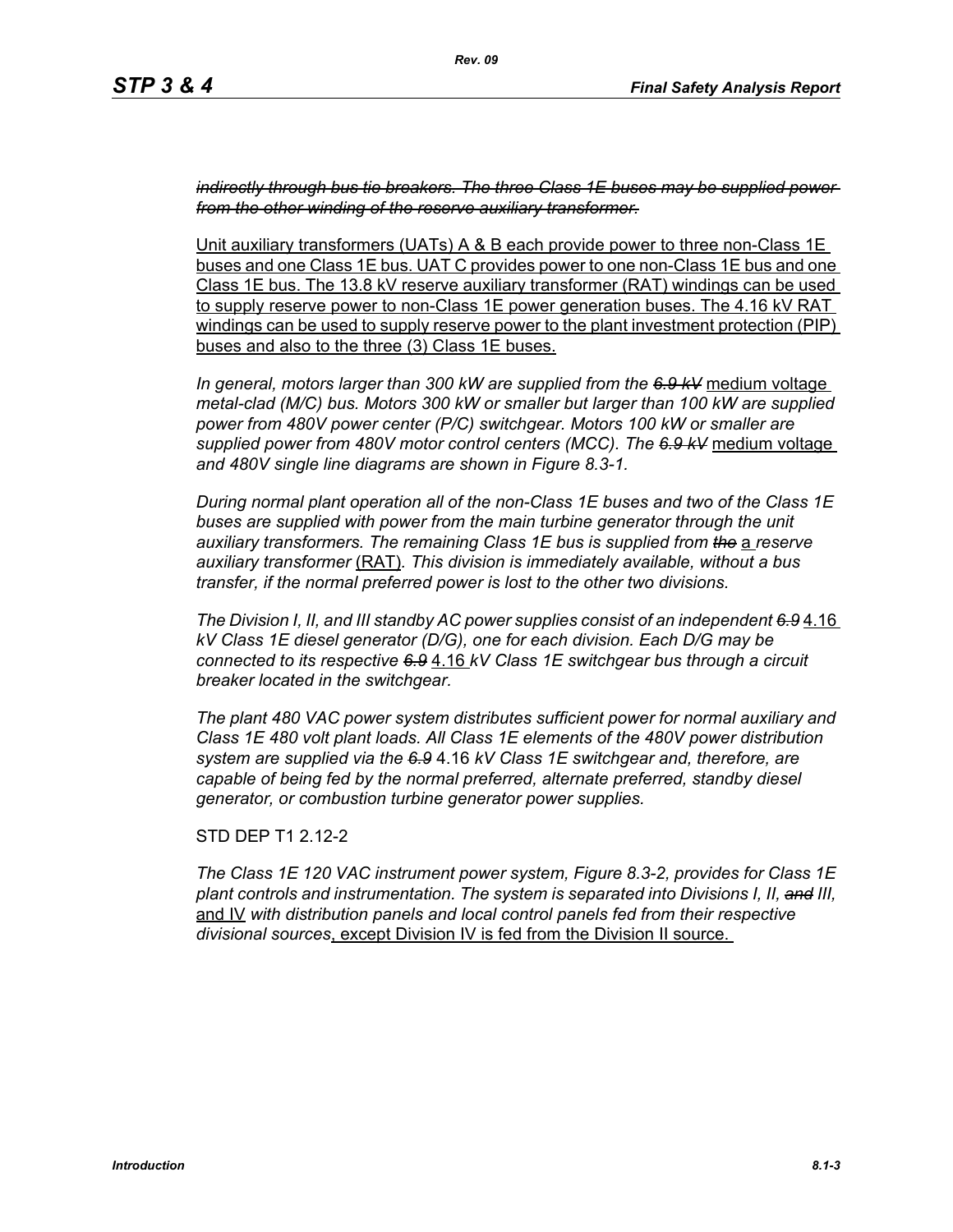# **8.1.2.3 Safety Loads**

STD DEP 8.3-1

*The safety loads utilize various Class 1E AC and/or DC sources for instrumentation and motive or control power or both for all systems required for safety. Combinations of power sources may be involved in performing a single safety function. For example, low voltage DC power in the control logic may provide an actuation signal to control a 6.9* 4.16 *kV circuit breaker to drive a large AC-powered pump motor. The systems required for safety are listed below:*

- *(3) ESF Support Systems*
	- *(d) Not Used* Reactor Service Water System (RSW)
	- (i) Leak Detection and Isolation System (LDS)

## **8.1.3.1.1.1 Onsite Power Systems - General**

STD DEP 8.3-1

*The unit's total Class 1E power load is divided into three divisions. Each division is fed by an independent 6.9* 4.16 *kV Class 1E bus, and each division has access to one onsite and two offsite power sources. An additional power source is provided by the combustion turbine generator (CTG). A description of the CTG is provided in Subsection 9.5.11.*

*Divisions I, II, and III standby AC power supplies have sufficient capacity to provide power to all their respective loads. Loss of the preferred power supply, as detected by 6.9* 4.16 *kV Class 1E bus under-voltage relays, will cause the standby power supplies to start and connect automatically, in sufficient time to safely shut down the reactor or limit the consequences of a design basis accident (DBA) to acceptable limits and maintain the reactor in a safe condition.*

### STD DEP T1 2.4-2

*The Class 1E 6.9* 4.16 *kV Divisions I, II, and III switchgear buses, and associated 6.9* 4.16*kV diesel generators,* the safety-related 13.8 kV breakers (to trip condensate pumps in case of feedwater pipe break), *480 VAC distribution systems, and Divisions I, II, III and IV, 120 VAC and 125 VDC power and control systems conform to Seismic Category I requirements. This equipment is housed in Seismic Category I structures except for some control sensors associated with the Reactor Protection System [Subsection 9A.5.5.1], and the Leak Detection System [Subsection 9A.5.5.7]*, and the safety-related 13.8 kV breakers (Subsection 8.3.1.1.1)*. Seismic Qualification is in accordance with IEEE-344 (Section 3.10).*

## **8.1.3.1.2.1 General Design Criteria**

STP DEP 1.1-2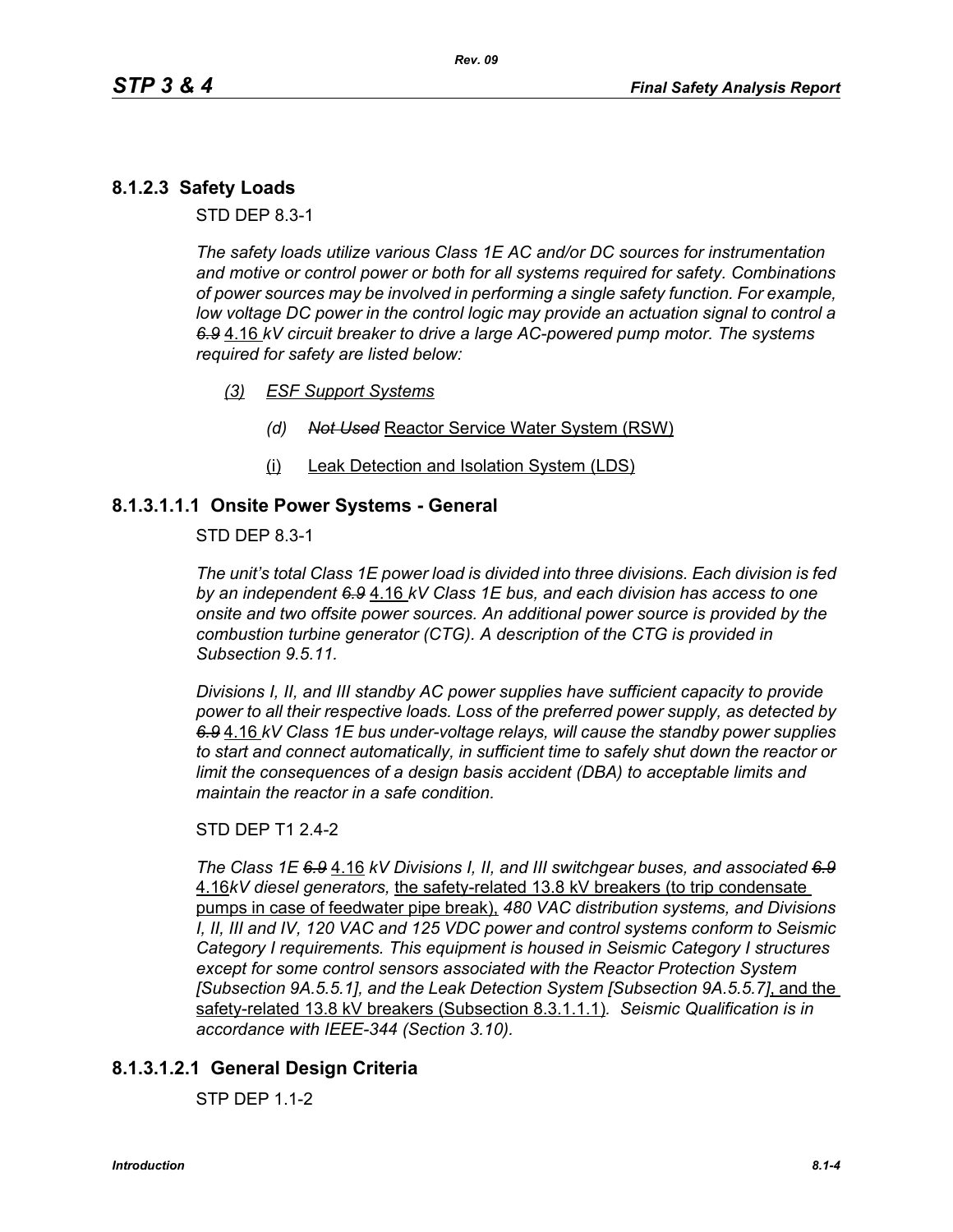*(3) GDC 5 - Sharing of Structures, Systems and Components* 

*The ABWR is a single-unit plant design. Therefore this GDC is not applicable.* STP 3 & 4 is a dual-unit station. Units 3 & 4 do not share AC or DC onsite emergency and shutdown electric systems. The onsite electric power systems are independent, separate, and designed with the capability of supplying minimum Engineered Safety Feature loads and loads required for attaining a safe and orderly cold shutdown of each unit, assuming a single failure and loss of offsite power.

## **8.1.3.1.2.2 NRC Regulatory Guides**

STP DEP 1.1-2

### STD DEP 9.5-1

*(7)* RG 1.81 - Shared Emergency and Shutdown Electric Systems for Multi-Unit Nuclear Power Plants

*The ABWR is designed as a single-unit plant. Therefore, this Regulatory Guide is not applicable.* STP 3 & 4 is a dual-unit station. Units 3 & 4 do not share AC or DC onsite emergency and shutdown electric systems. The onsite electric power systems are independent, separate, and designed with the capability of supplying minimum Engineered Safety Feature loads and loads required for attaining a safe and orderly cold shutdown of each unit, assuming a single failure and loss of offsite power.

*(9) RC 1.108 Periodic Testing of Diesel Generator Units Used as Onsite Electric Power Systems at Nuclear Power Plants* Not Used

## **8.1.4 COL License Information**

## **8.1.4.1 Diesel Generator Reliability**

The following standard supplement addresses COL License Information Item 8.1.

Procedure(s) to monitor onsite emergency diesel generator performance in accordance with the recommendations of NUREG/CR-0660 "Enhancement of On-site Emergency Diesel Generator Reliability," will be developed before fuel load to obtain improved performance and better reliability from the standby emergency diesel generators. Training will also be developed for maintenance personnel and other appropriate plant personnel in the proper operation and maintenance of the standby emergency diesel generators. These procedures will be developed consistent with the plant operating procedure development plan in Section 13.5. (COM 8.1-1)